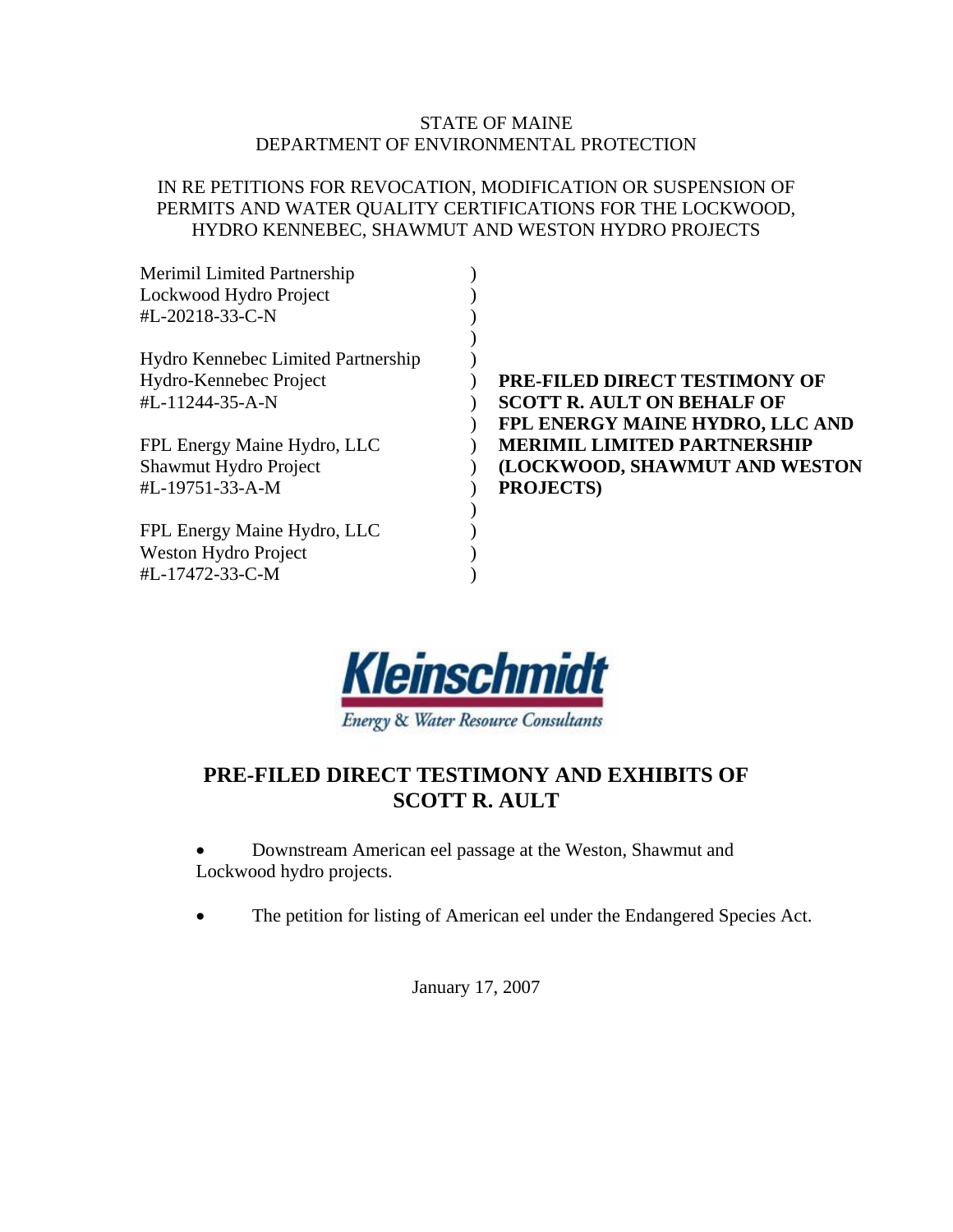## **PRE-FILED DIRECT TESTIMONY AND EXHIBITS OF SCOTT R. AULT**

## **TABLE OF CONTENTS**

| <b>TESTIMONY</b>            |                                                                                                                                          | Page |
|-----------------------------|------------------------------------------------------------------------------------------------------------------------------------------|------|
|                             |                                                                                                                                          |      |
|                             | <b>Qualifications of Witness</b>                                                                                                         | 1    |
|                             | Purpose and Scope of Testimony                                                                                                           | 3    |
| <b>Summary of Testimony</b> |                                                                                                                                          | 4    |
|                             | Do the operations of the Projects, as they relate to downstream eel<br>passage, pose a threat to human health or the environment?        | 4    |
|                             | What are the life history characteristics of the American eel?<br>$\Omega$                                                               | 4    |
|                             | What is the incidence of mortality for downstream migrating<br>$\Omega$<br>eels on the Kennebec River?                                   | 5    |
|                             | o Must additional downstream passage measures for American<br>eel be implemented at the FPLE or Merimil projects at this<br>time?        | 8    |
|                             | o What is the best method to determine if additional<br>downstream eel passage measures are required at the FPLE or<br>Merimil projects? | 12   |
|                             | Have there been changes in any condition or circumstance which<br>should require modification of the certification?                      | 15   |
| <b>Literature Cited</b>     |                                                                                                                                          | 18   |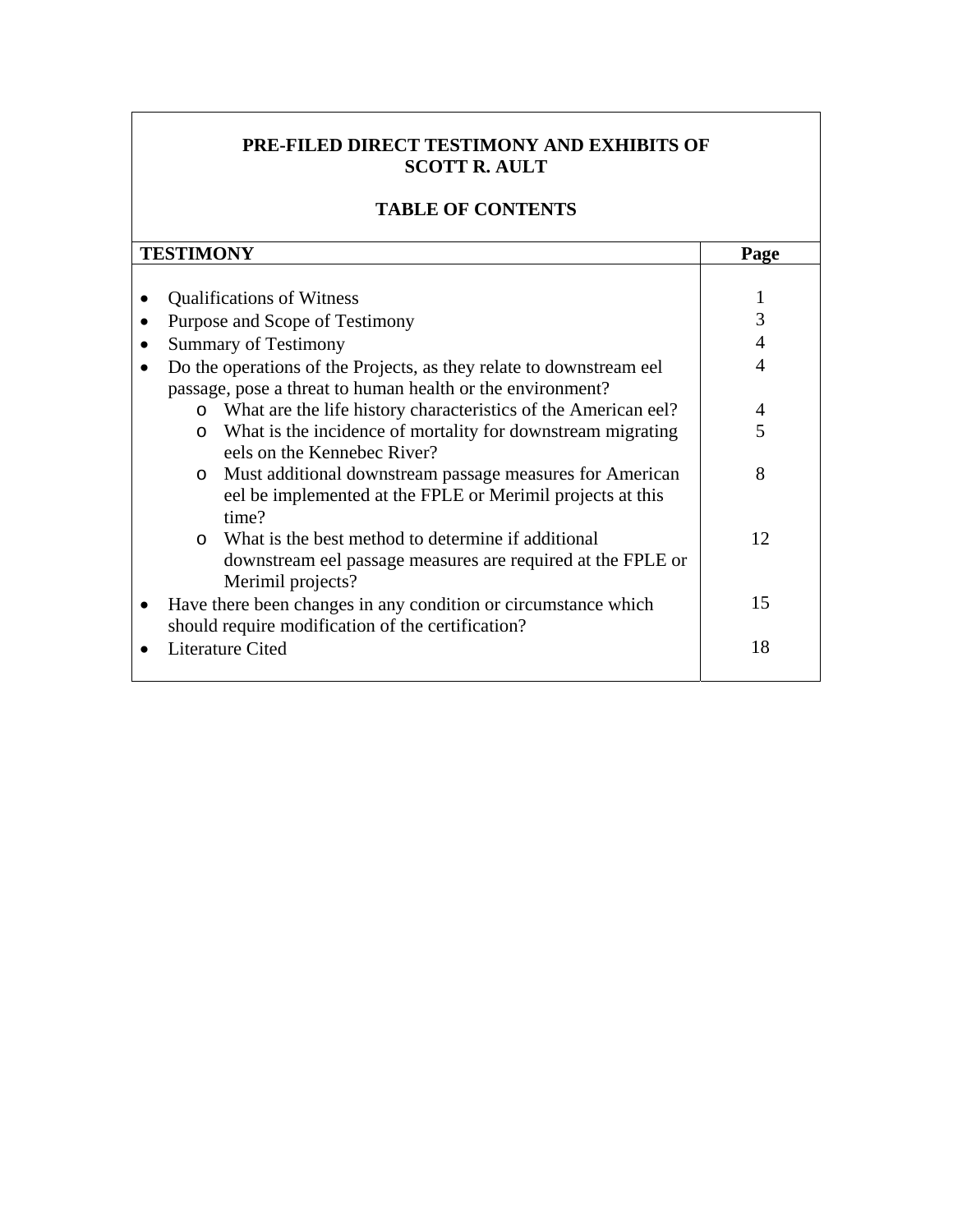## **MAINE BOARD OF ENVIRONMENTAL PROTECTION KENNEBEC RIVER PETITIONS**

## **PRE-FILED DIRECT TESTIMONY AND EXHIBITS OF SCOTT R. AULT**

### **QUALIFICATIONS OF WITNESS**

My name is Scott R. Ault. I am currently employed by Kleinschmidt Associates, a Maine corporation with offices in various locations throughout the United States. I work in the Strasburg, Pennsylvania office as a Senior Fisheries Biologist and Project Manager, specializing in upstream and downstream fish passage issues. I am also a Vice President of the company and I direct Kleinschmidt's Fish Passage and Protection Department.

I graduated from Millersville University in 1981 with a Bachelor of Science Degree in Biology. Since that time I have worked as a consulting fisheries biologist. The majority of my 24 year career has focused on studying the impact of hydroelectric operations on aquatic ecosystems. I have worked on entrainment, turbine mortality, and fish passage issues on the Columbia River in Washington and Oregon; the Snake River in Washington; the Clark Fork River in Idaho and Montana; 10 rivers in Michigan and Wisconsin; six rivers in New York; the Susquehanna River in Maryland and Pennsylvania; the Youghiogheny River in Pennsylvania; the Ohio River in West Virginia; the Shenandoah River in Virginia; the Roanoke River in North Carolina; and the Connecticut River in Massachusetts.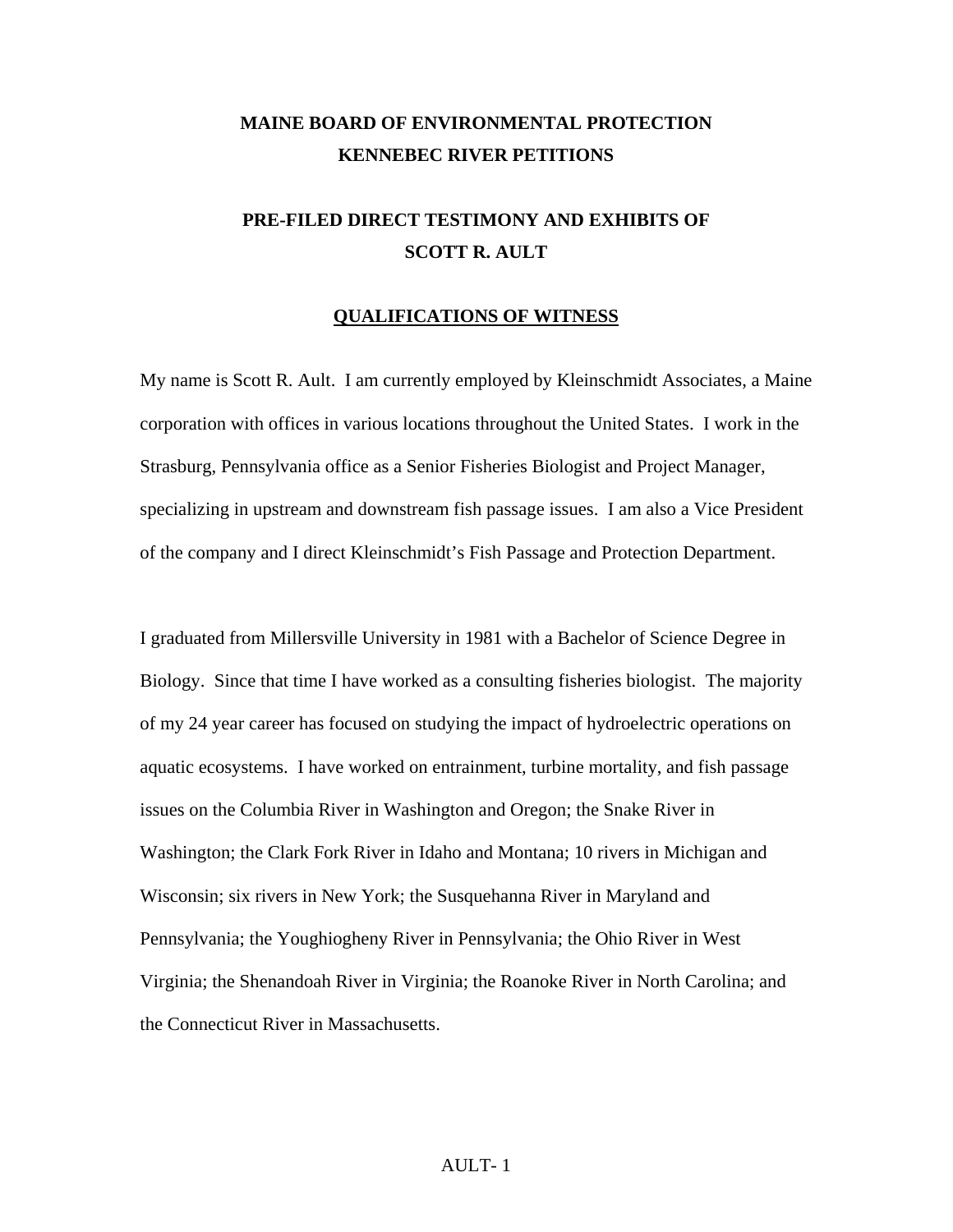I have been working since 1994 on upstream and downstream passage issues for American eel (*Anguilla rostrata*) on the Shenandoah River, the Susquehanna River, the Connecticut River, the Roanoke River, and most notably, the St. Lawrence River in upstate New York where I assisted in the design, implementation, and evaluation of 10 years of study on American eel. These studies have included: determining the relative abundance and distribution of upstream migrating juvenile eels in the tailrace of the Moses-Saunders Power Dam (an 1800 megawatt hydroelectric facility that spans the St. Lawrence River between Massena, New York and Cornwall, Ontario); the conceptual design of an upstream eel passage facility for the hydroelectric station; field studies to determine the exit of the upstream eel passage facility to minimize fallback through the hydroelectric turbines; developing techniques to capture maturing downstream migrating eel and for differentiating maturing adult eels from yellow eels; developing techniques for tagging and tracking adult eels with hydrosonic telemetry equipment; conducting telemetry studies to determine the behavior of downstream migrating eels in relation to the Power Dam; conducting a large-scale prototype study to determine the effect of light on downstream migrating eels; and, developing conceptual plans and engineering assessments of passage facilities for downstream migrating eels at the Power Dam and other project related facilities. These experiences, as well as my work with eels in other river systems, are directly pertinent to the eel downstream passage issues subject to these proceedings.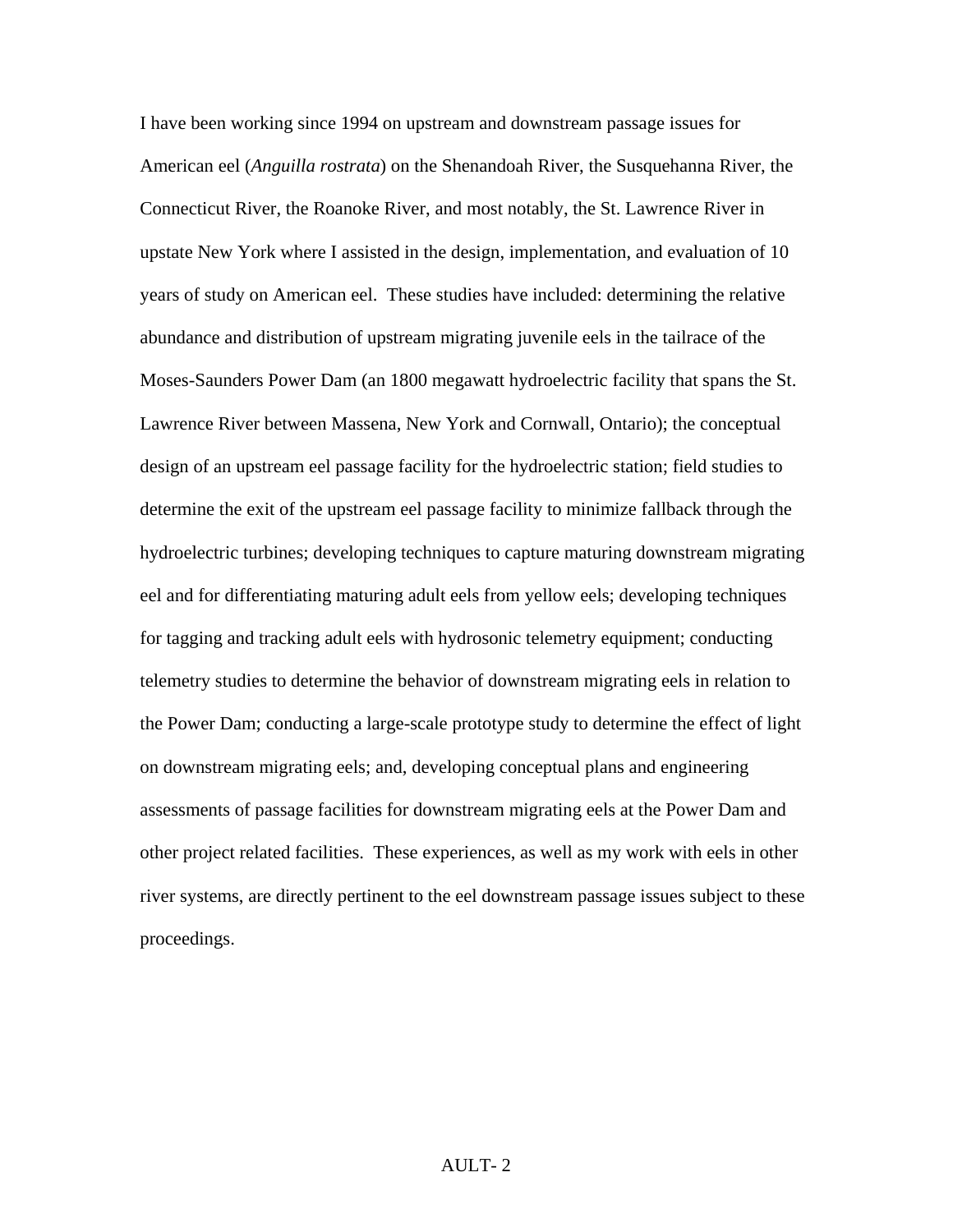#### **PURPOSE AND SCOPE OF TESTIMONY**

The two petitions being considered by the Board present, among other things, two allegations related to downstream eel passage measures at the Lockwood, Shawmut and Weston Hydroelectric Projects. Briefly, the allegations are that 1) there is a lack of safe and effective downstream passage for eels at the Projects, and 2) circumstances have changed since issuance of the water quality certifications that requires modification of the eel passage requirements or schedules contained in the certifications.

In considering these allegations, the Board must consider whether there is a "threat to human health or the environment" or whether there has been any "changes in circumstances or conditions" that might warrant modification of the existing certifications at these three hydroelectric projects.

The purpose of my testimony is to provide the Board with information that:

1) supports my conclusion that operation of the projects does not pose a threat to human health or the environment relative to the downstream passage of American eel; and,

2) demonstrates there are no changes in circumstances which could require modification of the State water quality certificates for the projects relative to the downstream passage of American eel.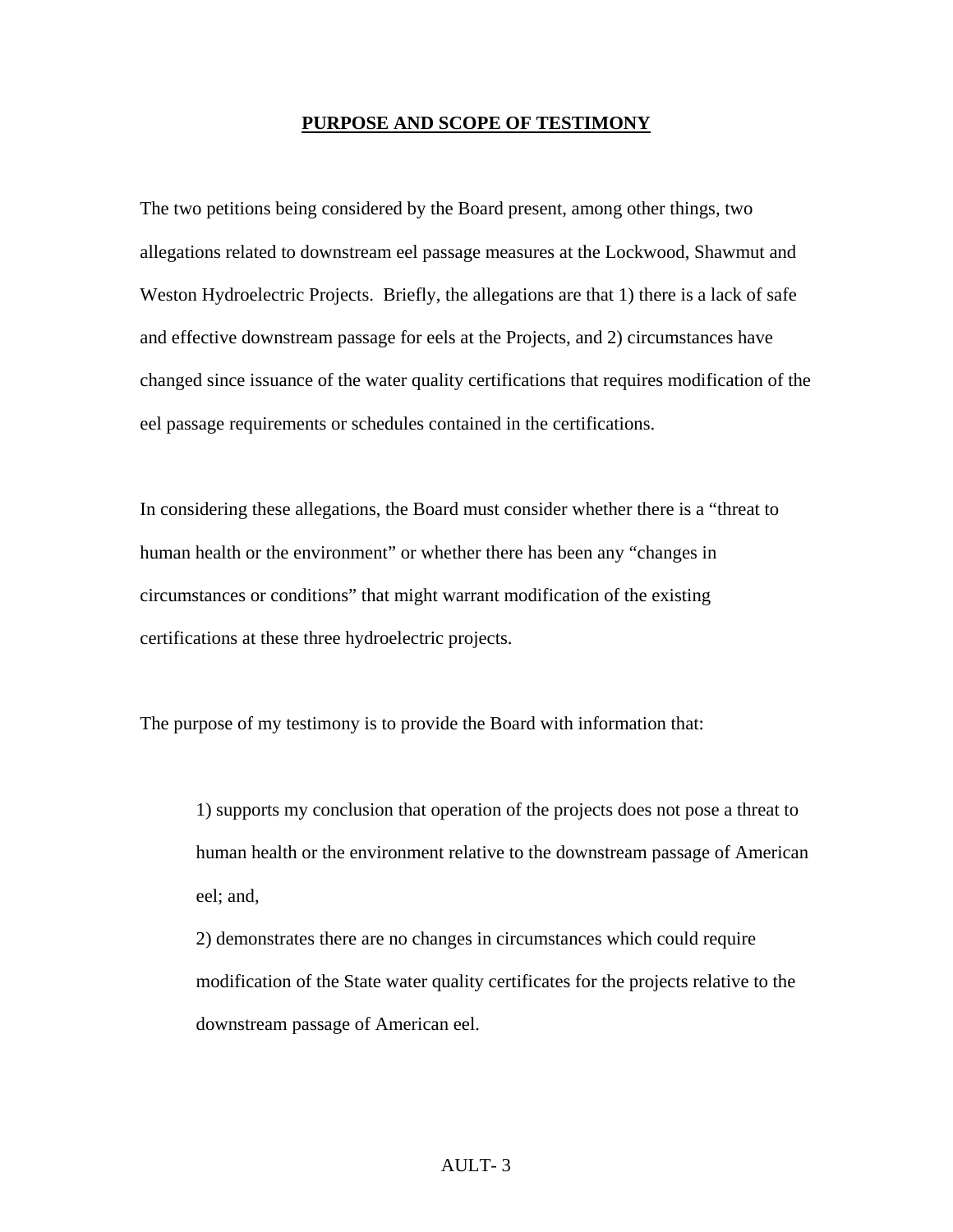#### **SUMMARY OF TESTIMONY**

It is my best professional judgment that these three projects do not threaten human health or the environment, nor are there any changes in circumstances or conditions that would justify modifying the project's existing water quality certifications relating to eel passage.

# **DO THE OPERATIONS OF THE PROJECTS, AS THEY RELATE TO DOWNSTREAM EEL PASSAGE, POSE A THREAT TO HUMAN HEALTH OR THE ENVIRONMENT?**

#### • **What are the life history characteristics of the American eel?**

American eel is a fish species distributed in drainages along the western coast of the Atlantic Ocean from the northern portion of South America to Greenland. It exhibits a catadromous life history strategy, spawning at sea and migrating to coastal and freshwater environments where they grow to maturity (Tesch 1977). Adults begin spawning migrations from freshwater environs to the sea at ages generally ranging from 10 to 45 years. Spawning occurs in the Sargasso Sea in the southwestern North Atlantic Ocean. Mating is assumed to be random and adults die after spawning. Dispersal of the larvae (leptocephali) is thought to occur largely by passive drift (Kleckner and McCleave 1985) and recruitment to a specific watershed within the species distribution is therefore not dependent on the level of production of adults from that watershed. Life history scenarios in freshwater are thought to be different for male and female; centering on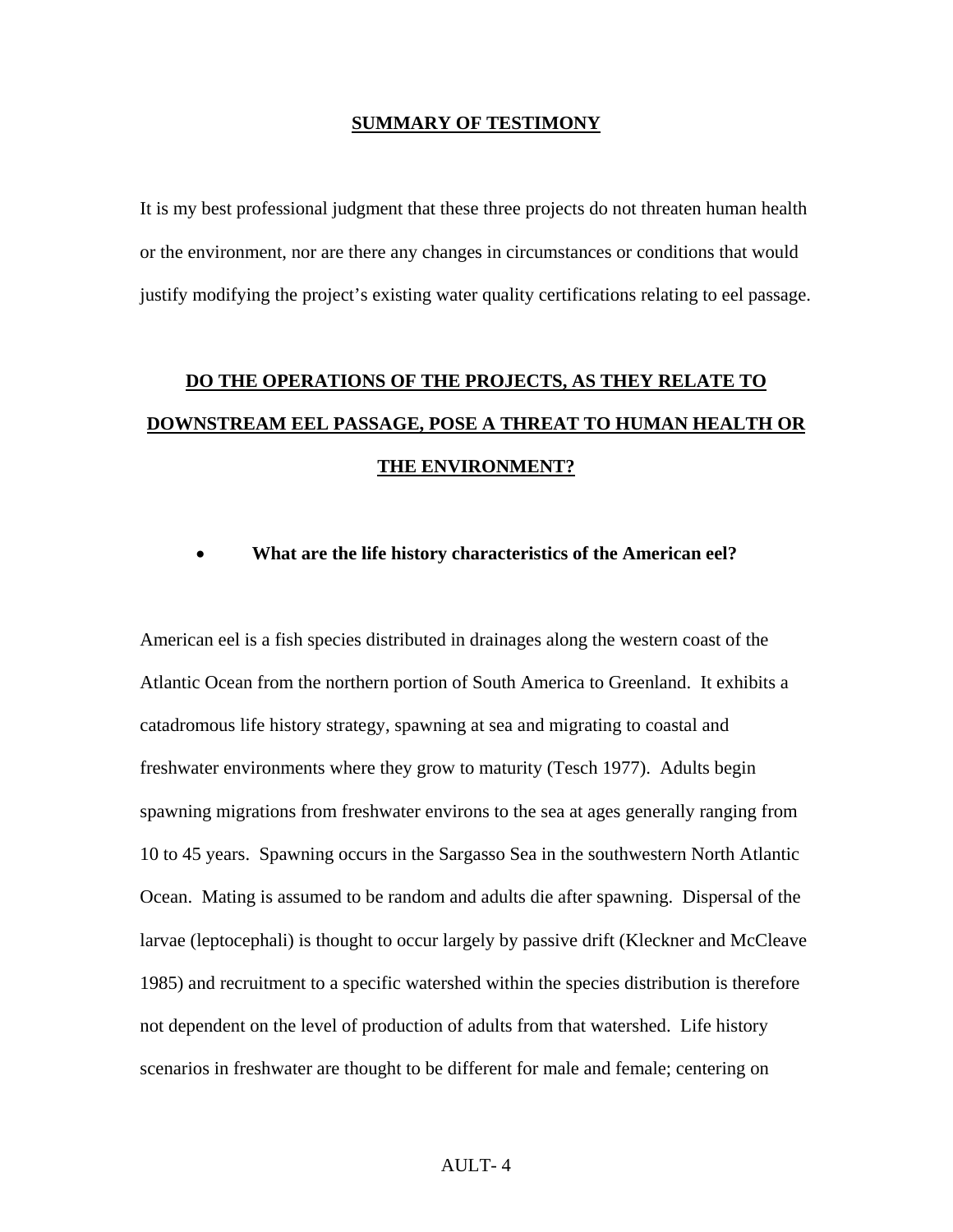minimizing the time to reach maturity for males compared to maximizing size at maturity for females (Oliveira 1999). In addition, male and female genders are often segregated within a specific watershed where males predominate in lower reaches of the drainage while females are more abundant in the upper reaches.

# • **What is the incidence of mortality for downstream migrating eels on the Kennebec River?**

Mortality to adult eels on a downstream (seaward) migration can result from a number of natural and anthropogenic (human) causes but is thought to largely result from recreational and commercial fishing and passage at hydroelectric facilities (EPRI 2001). Recreational fishermen in Maine are permitted by law to harvest up to 50 eels per day while commercial harvest is unlimited. Commercial eel fisheries for downstream migrating adults use weirs that block a portion or all of the stream and often account for up to 30% mortality of the outmigrating population on a basin wide basis (Winter et al. 2006; McCleave 2001; Caron and Verreault 1997). Currently, there are two weir fisherman licensed by DMR to fish a total of three locations in Maine, two of these are on the Sebasticook River which is a tributary to the Kennebec. The DMR also issues commercial licenses for fishing with eel pots. In 2006 there were 22 eel pot licenses issued, at least two of these were for harvesting in Merrymeeting Bay downstream of the projects. (Gail Wippelhauser, DMR, personal communication with FPLE).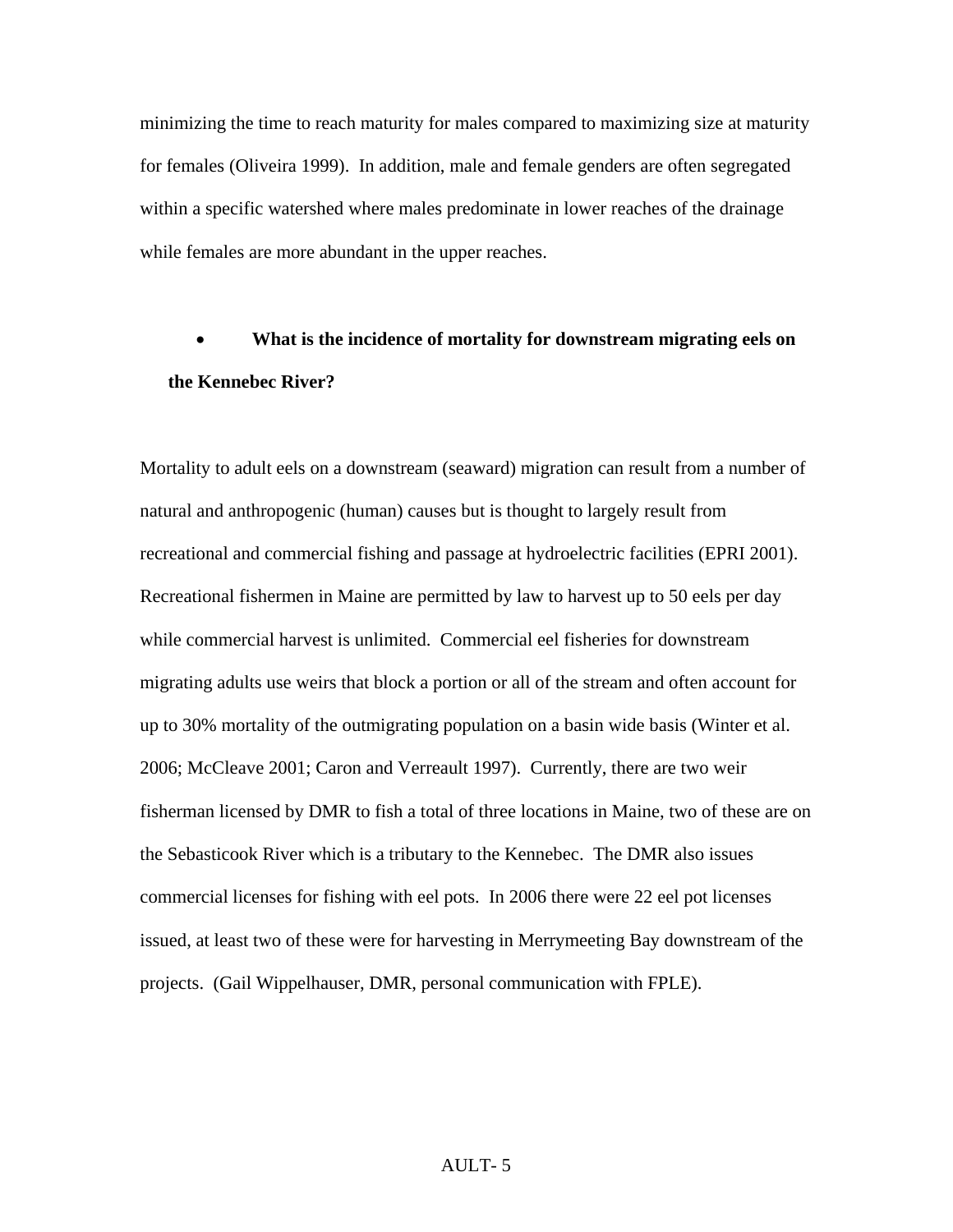Mortality of downstream migrating eels associated with turbine passage has been estimated from various studies in the United States, Canada, and Europe and has been found to be extremely variable (EPRI 2001). It appears to be influenced by a number of factors including eel length, turbine size and type, and turbine rotational speed. Generally speaking, the highest injury and mortality rates have been exhibited at facilities with the smallest and fastest turbines and at facilities that have Kaplan or propeller type turbines versus Francis type turbines. The results of some studies however, do not follow expected trends and illustrate the extreme variability of data on this topic in the literature. For example, turbine passage mortality at a small Francis turbine on the Shenandoah River in Virginia was estimated at 9% while mortality at much larger and slower Francis turbines on the St. Lawrence River in Quebec was estimated at 16%, one would expect just the opposite.

Combined, the three FPLE facilities contain 19 turbines. Sixteen are Francis type turbines, one is a Kaplan type turbine, and two are tube type turbines. By station, Weston has four Francis turbines; Shawmut has six Francis turbines and two tube turbines; and Lockwood has six Francis turbines and one Kaplan turbine. Based on my experience and a review of the literature, I would expect that turbine passage mortality would be lowest through the Francis units and highest through the Kaplan and tube turbines.

In the pending case, the petitioners offer no site-specific data in their petitions on turbine passage mortality rates of downstream migrating eels at the Weston, Shawmut, or Lockwood Projects. Petitioner Watts asserts, however, that "tens of thousands of fish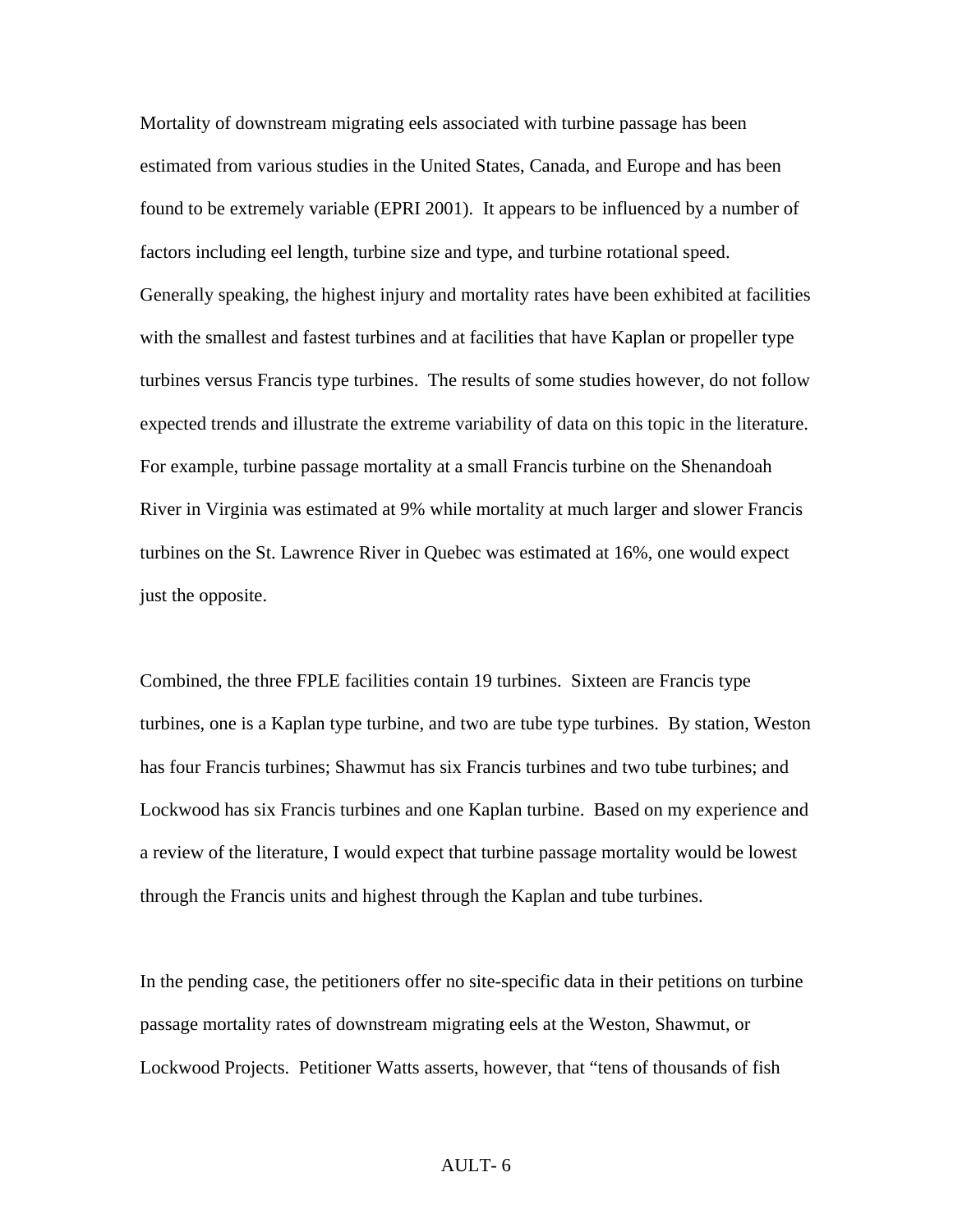have had their heads removed from their bodies...". I am not aware that anyone has either seen or documented any evidence of injuries of this magnitude at these facilities and the photographic "evidence" proffered by the petitioners appears to be from locations that are not the subject of these petitions.

As demonstrated in Mr. Richter's testimony, FPLE, in an effort to better understand the extent of turbine passage mortality at the three projects, began a program in 2004 of systematic searches for dead and injured eels in the tailrace of each project. The program started by conducting periodic checks of the tailraces during the 2004 fall migration season. Observations were made by wading. Information from these sampling episodes helped to identify areas where dead and injured eels collected in each of the tailraces and focused efforts and sampling techniques in 2005 and 2006. In 2005, observations were conducted in the morning generally on a daily basis from late August until mid-November at Lockwood and Shawmut and about three times per week at Weston. The program was repeated in 2006. In addition, FPLE experimented with a canoe, as well as an underwater camera to observe areas that could not be accessed by wading.

This observation program does not produce an exact count of the dead and injured eels because not all areas of the tailraces can be observed. However, it is my professional judgment that the program does provide meaningful data on the relative abundance and seasonal trend of dead and injured eels occurring at each project and this evidence indicates that mortality events of the magnitude asserted to have occurred by the petitioners have not been observed at these projects.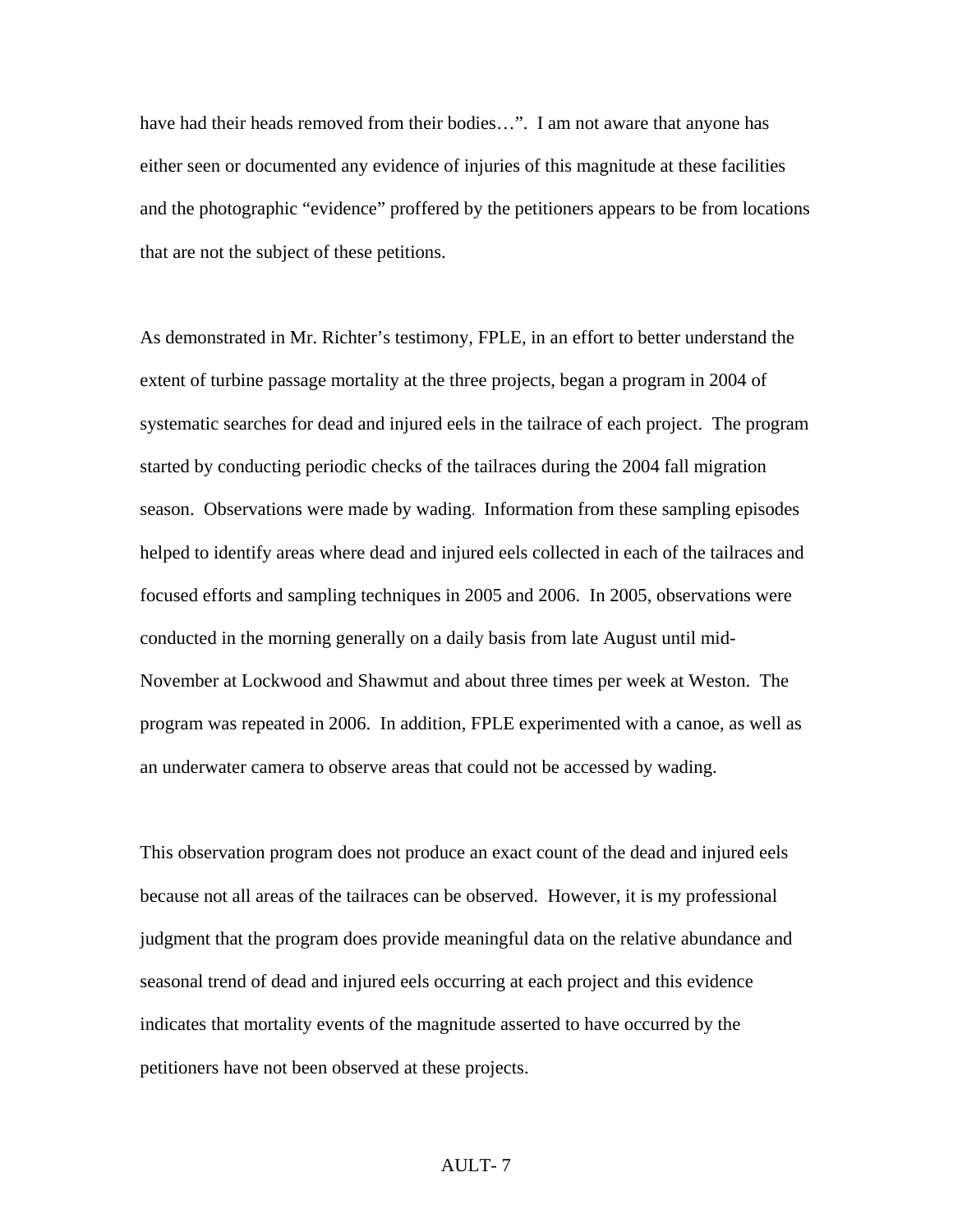This opinion is based on experience conducting similar surveys for dead and injured fish at other hydroelectric facilities. For example, I have been involved in a systematic survey for dead and injured eels below the Moses-Saunders Power Dam on the St. Lawrence River since 1999. Despite the fact that the St. Lawrence River in this location is over 0.6 miles wide, we have been able to document relative abundance and weekly trends in mortality each year by systematically surveying specific locations where a combination of the bathymetry and the current create an area where injured or dead eels concentrate. I used similar sampling techniques to observe trends in angler induced striped bass mortality on the Susquehanna River below Conowingo Dam, another large river in comparison to the Kennebec. The sampling techniques used in these two examples are similar to the techniques used at Weston, Shawmut, and Lockwood by FPLE biologists and emphasize the point that this observation technique can provide an indication of the relative extent of mortality events if conducted in a consistent and systematic fashion. Therefore, it is my professional opinion that significant mortality events are not occurring at these facilities and that the continued operation of the projects as currently occurs poses no threat to human health or the environment.

# • **Must additional downstream passage measures for American eel be implemented at the FPLE or Merimil projects at this time?**

Both of the petitioners are recommending that downstream passage for eels be addressed by providing immediate "safe passage" at each of the facilities, implying that adequate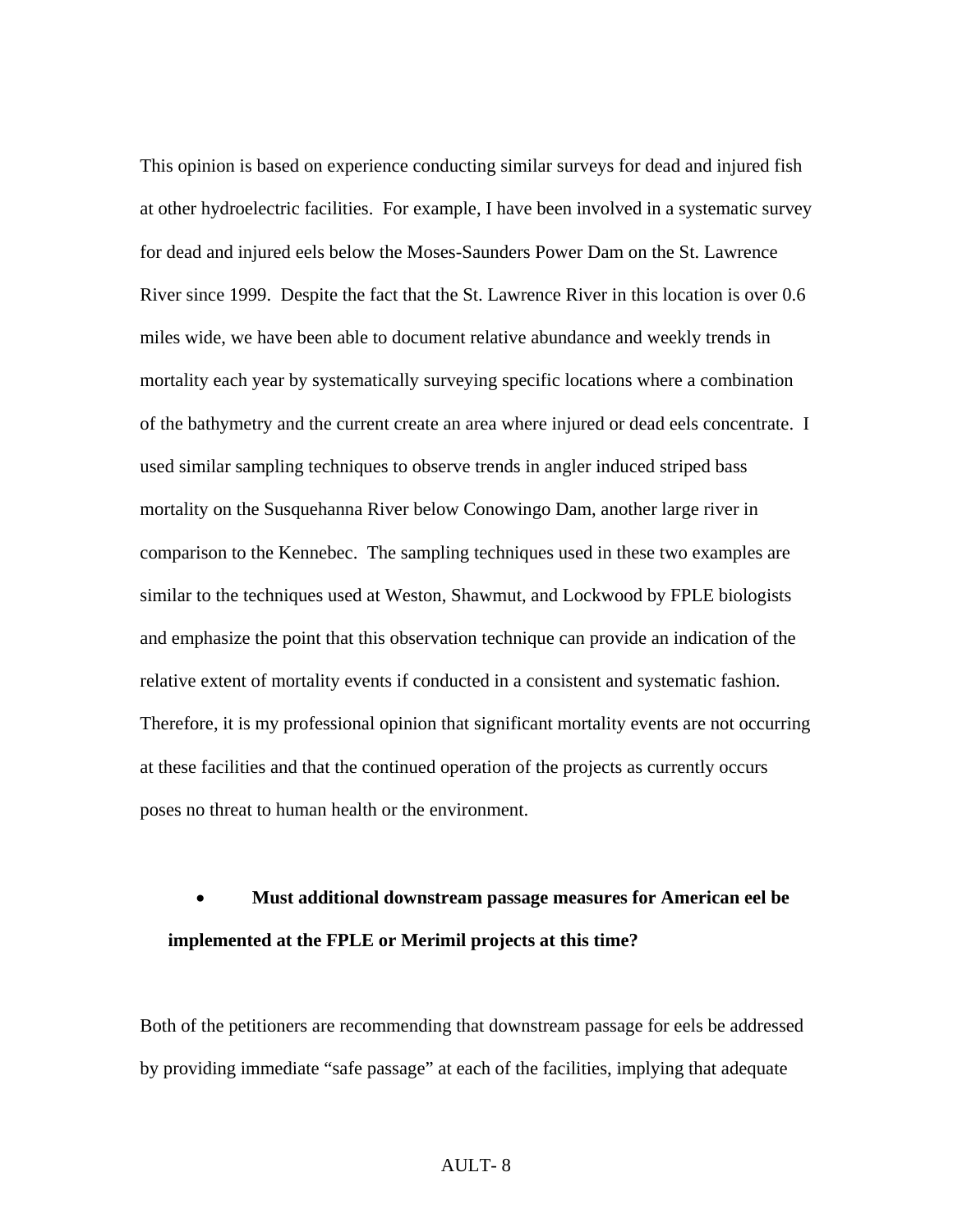passage does not already exist. Additionally, FOMB is specifically requesting that FPLE institute a program of "either seasonal nighttime turbine shutdowns or punch plate eel excluders over the intakes in combination with deep gate passage". Petitioners offer no site-specific facility or mortality data to document the need for these approaches, but nonetheless assert that implementing downstream passage of this nature is both appropriate and necessary at all three projects.

As indicated in Mr. Richter's testimony, FPLE currently provides downstream eel passage at each facility through a combination of opening sluice gates, opening deep gates, over spillways, and via turbines. Additionally, FPLE has committed to conducting telemetry studies on downstream migrating eels at Lockwood and Shawmut in 2007 and at Weston in 2008. The stated purpose<sup>[1](#page-10-0)</sup> of these studies is "to determine what routes eels are using to migrate downstream through the Project(s) and whether Project measures, including the use of surface sluices, deep gates, spillways and other means, are passing eels effectively". It is my professional opinion that in the absence of the data that these studies will produce, it is premature to implement additional downstream passages measures at the three projects at this time for the following three reasons.

First, despite the fact that American eel and other *Anguillid* species throughout the world have received considerable attention in recent years, the scientific community's understanding of their habitats, status of the populations, and requirements for effective management of the species is far from complete. This is particularly true in relation to

 $\overline{a}$ 

<span id="page-10-0"></span><sup>&</sup>lt;sup>1</sup> FPLE has developed study plans for evaluating downstream passage of eels at Lockwood, Shawmut, and Weston. These plans were reviewed by the resource agencies and submitted for MDEP and FERC approval on January 12, 2007.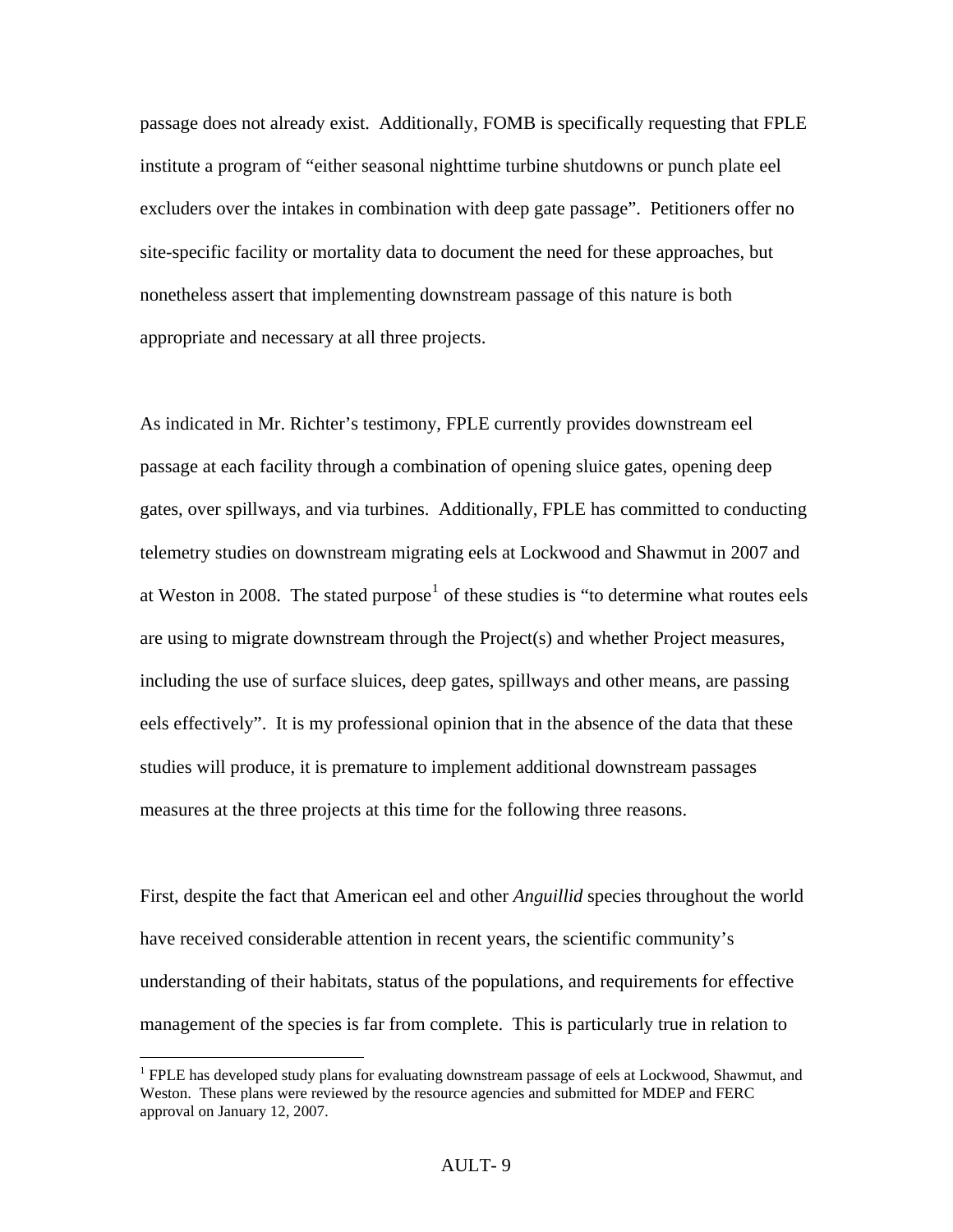understanding downstream migration habits, determining the need for passage measures at specific dams, and developing techniques for passage around dams when necessary to minimize impacts. The behavior of downstream migrating eels has been shown to be variable, particularly when encountering an obstacle such as a dam (EPRI 2001). Studies have shown that eels will pass downstream through turbines, sluice gates, deep gates, and over spillways, although the usage of these routes at any one facility and among different facilities can vary considerably (Winter et al 2006; Haro et al 2000(a); Durif et al 2002). In some studies, telemetered eels passed quickly through a hydroelectric dam (McGrath et al. 2002) while at others they delayed from several hours up to many days, swam back upstream and made several approaches to the dam, and generally exhibited behavior indicative of searching. Therefore, what may work effectively to pass eels with minimal mortality at Weston for example, may not work effectively at Shawmut or Lockwood. In my opinion, the fact that these facilities are structurally unique in terms of powerhouse orientation, sluice or deep gate location, and spillway configuration further compounds the problem of implementing successful and cost-effective downstream passage measures in the absence of sound data for intelligent decision making.

Second, although some hydroelectric facilities in the northeast and mid-Atlantic states have agreed to shutdown their turbines during nighttime hours in the fall to allow eels to pass through sluice gates or over a spillway, those facilities are generally very small and nighttime shutdowns for a period of a month or two are usually preferable, on an economic basis, as opposed to installing additional sluice gates<sup>[2](#page-11-0)</sup> or maintaining devices at the turbine intakes to preclude the entry of eels. In some cases, these facilities are

 $\overline{a}$ 

<span id="page-11-0"></span> $2^2$  Sluice gates currently exist at the Lockwood, Shawmut, and Weston Projects.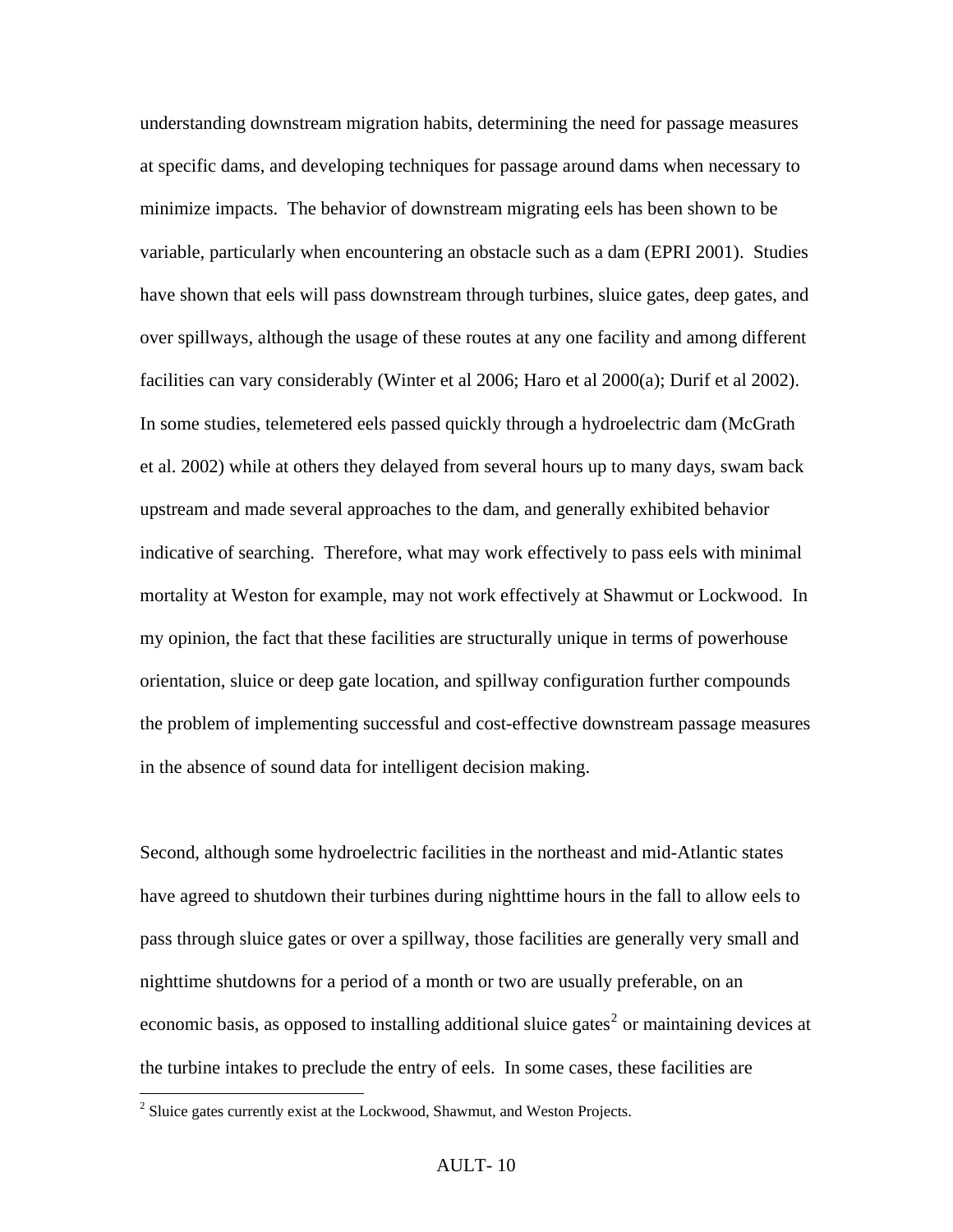unmanned and more economic to shut the units down during night time hours than to pay an employee to come back to the plant ahead of the regular work schedule and turn the units back on, even though eel passage for the night may be over. In contrast, the three FPLE facilities are relatively large and pass approximately 5,000 to 7,000 cfs, while generating 7.5 to 13 megawatts. Shutdown of these facilities or the expense of installation and maintenance for punch plate overlays or similar devices is not prudent in the absence of any data defining the best approach to providing passage or even the necessity of providing passage at all.

Third, it should be noted that even state-of-the-art downstream fish passage devices and measures are not 100% effective at passing fish and are not without risk of injury or death. Simply adding facilities where the design has not been properly supported by sitespecific studies may result in improper location or operation of facilities and much wasted effort even if a particular passage technology has been used successfully at another location. The extent of use of existing passage routes and the extent of injury for all principle passage routes at a particular facility needs to be defined first in order to establish the most cost effective approach to downstream passage. In my professional opinion this should not be done without conducting the studies that FPLE has agreed to conduct.

In summary, based upon my experience as a fishery biologist and eel passage specialist, and given that: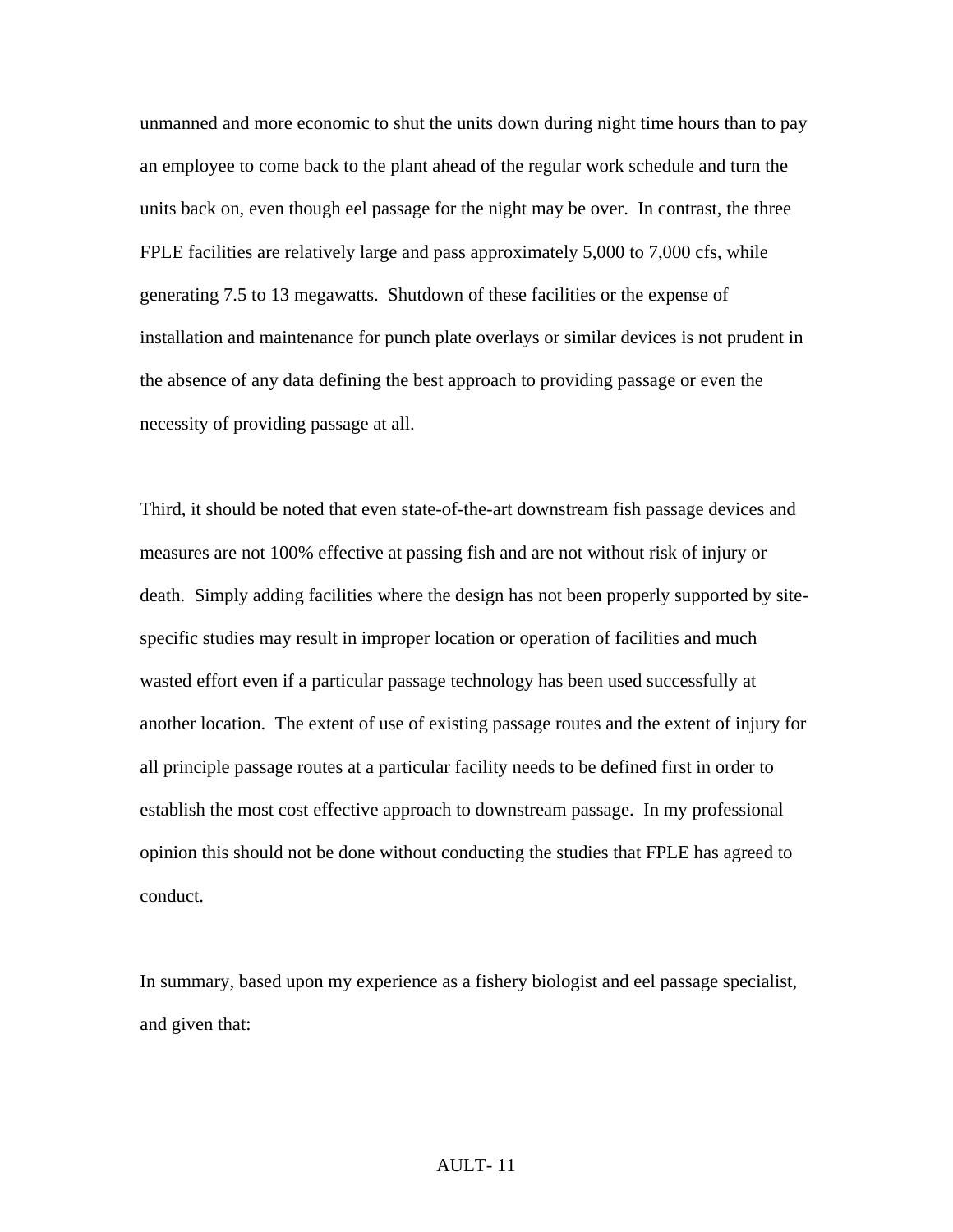1. there is lack of evidence of significant eel mortality at the Weston, Shawmut and Lockwood hydro projects, and

2. that downstream eel passage measures are already being implemented at each project, and

3. that downstream eel passage monitoring study plans have been submitted for each project,

it is my best professional judgment that existing downstream eel passage measures at the Lockwood, Shawmut, and Weston hydro projects are adequately supporting efforts to restore catadromous eels. Further, there is no need to modify the water quality certifications to advance the schedule for the provision of additional eel passage measures because such action will not advance the restoration of eels to the waters of the Kennebec River or to the population in general.

• **What is the best method to determine if additional downstream eel passage measures are required at the FPLE or Merimil projects?**

The most appropriate method to determine if additional downstream eel passage measures are required at the projects would come from studies that utilize direct observation of the behavior of migrating eels as they encounter each project. Observation of behavior can be conducted through direct visual observation or remotely by employing techniques such as telemetry, hydroacoustics, or an ultrasound DIDSON transducer (DIDSON camera). Direct visual observation is merely as it sounds, observing the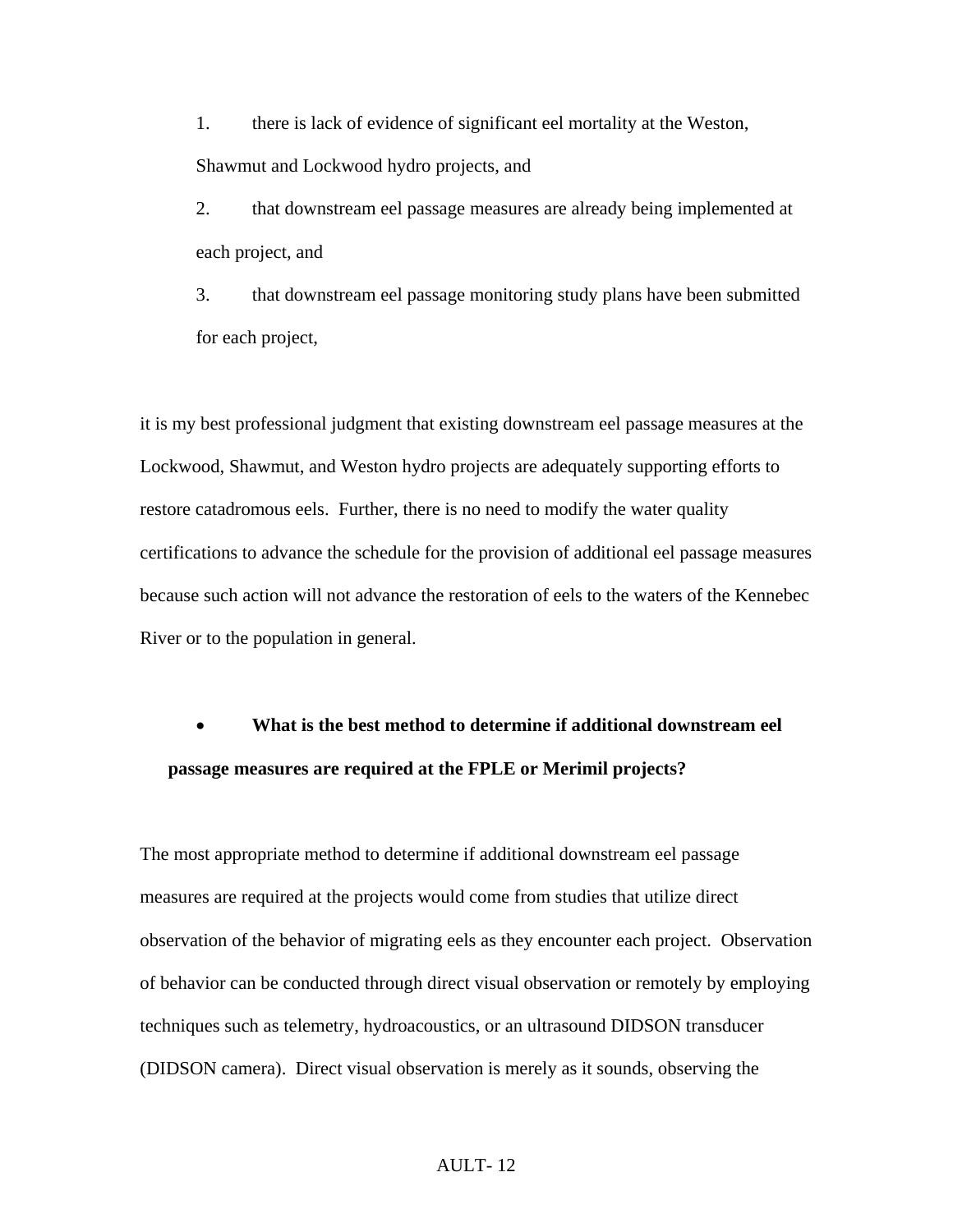behavior of eels by watching them with the naked eye or through the use of a camera. Telemetry uses a radio or sonic transmitter to transmit a signal to a receiver and thus monitor the movements of a fish that are "carrying" the transmitters whereas hydroacoustics and the DIDSON camera monitor the movements of individual fish or schools of fish using sonar technology.

Of these approaches, direct visual observation would be very limited due to water clarity and the fact that most migration occurs at night. Although hydroacoustics or the DIDSON camera lend themselves very well to enumeration techniques, they offer limited capabilities to monitor fish behavior in a relatively large area and potentially may not be able to distinguish between one-time movements of many fish vs. repeated movements of a single fish. The best method to monitor the behavior of downstream migrating eels would be telemetry of individual test specimens implanted with radio or sonic transmitters. This technology has been the primary tool used on eels in North America, Europe, and New Zealand to study downstream migration behavior and behavior in relation to hydroelectric dams. Some limitations, such as obtaining sufficient sample sizes of downstream migrating eels, accurately differentiating migrant eels from resident eels prior to tagging, and the fact that some tag attachment methods (such as surgical implantation) may result in a short delay in migration behavior, have been recognized in this technology although researchers are finding methods to overcome them. Data from studies conducted in this nature would provide information an eel's approach to the dams in relation to river flow and hydroelectric operation, the proportion of the downstream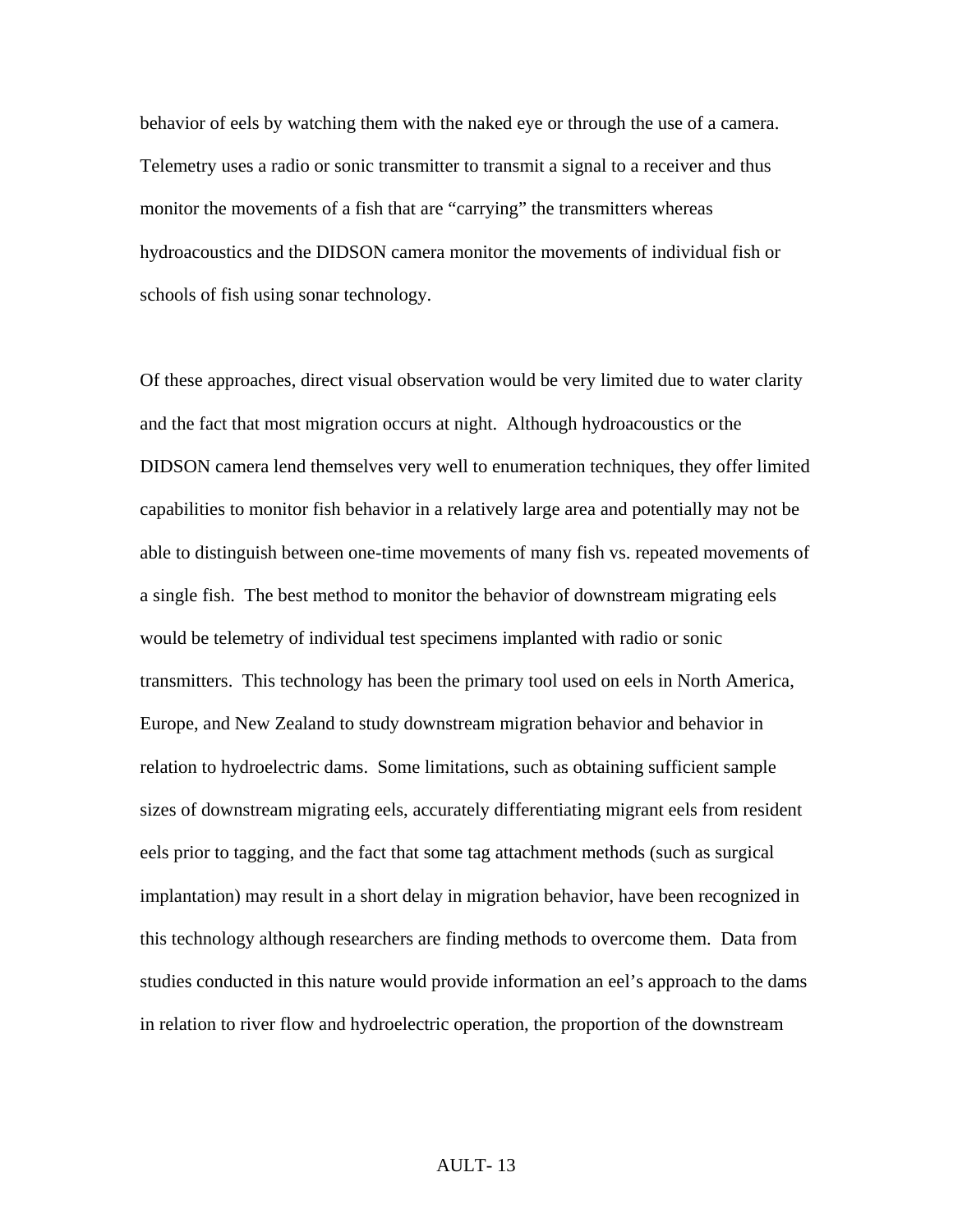migrating population using each available exit route under various operating conditions, and estimates of survival for eels that pass through the turbines.

As stated above, FPLE and Merimil have proposed to conduct telemetry studies at each of the three dams. Each of the studies will target a sample size of 30 to 50 eels and will monitor all possible passage routes under a number of different operational scenarios. The study plans have been reviewed by the resource agencies and were filed with the MDEP and FERC on January 12, 2007 for approval. Each study should ideally take between one to two years to complete with studies commencing at Lockwood and Shawmut this fall and at Weston in 2008. Based on my review of the study plans and experience with similar studies, it is my professional opinion that each of the plans present a sound scientific approach to determining the passage routes used by downstream migrating eels at the projects and are in line with other state-of-the–art studies. This information in turn, can and should be used to determine whether existing measures are effective at passing eels and if additional measures for downstream passage of eels need to be implemented at the projects.

Based on the information proved and the fact that FPLE is working collaboratively with the key fishery agencies under the 1998 KHDG Agreement to address downstream passage of eel at each of the projects it is my best professional judgment that continued operation of the projects while downstream passage studies are conducted does not pose a threat to human health or the environment. Therefore this criterion for modifying the Project's 401 Water Quality Certificates, as requested by Petitioners, has not been met.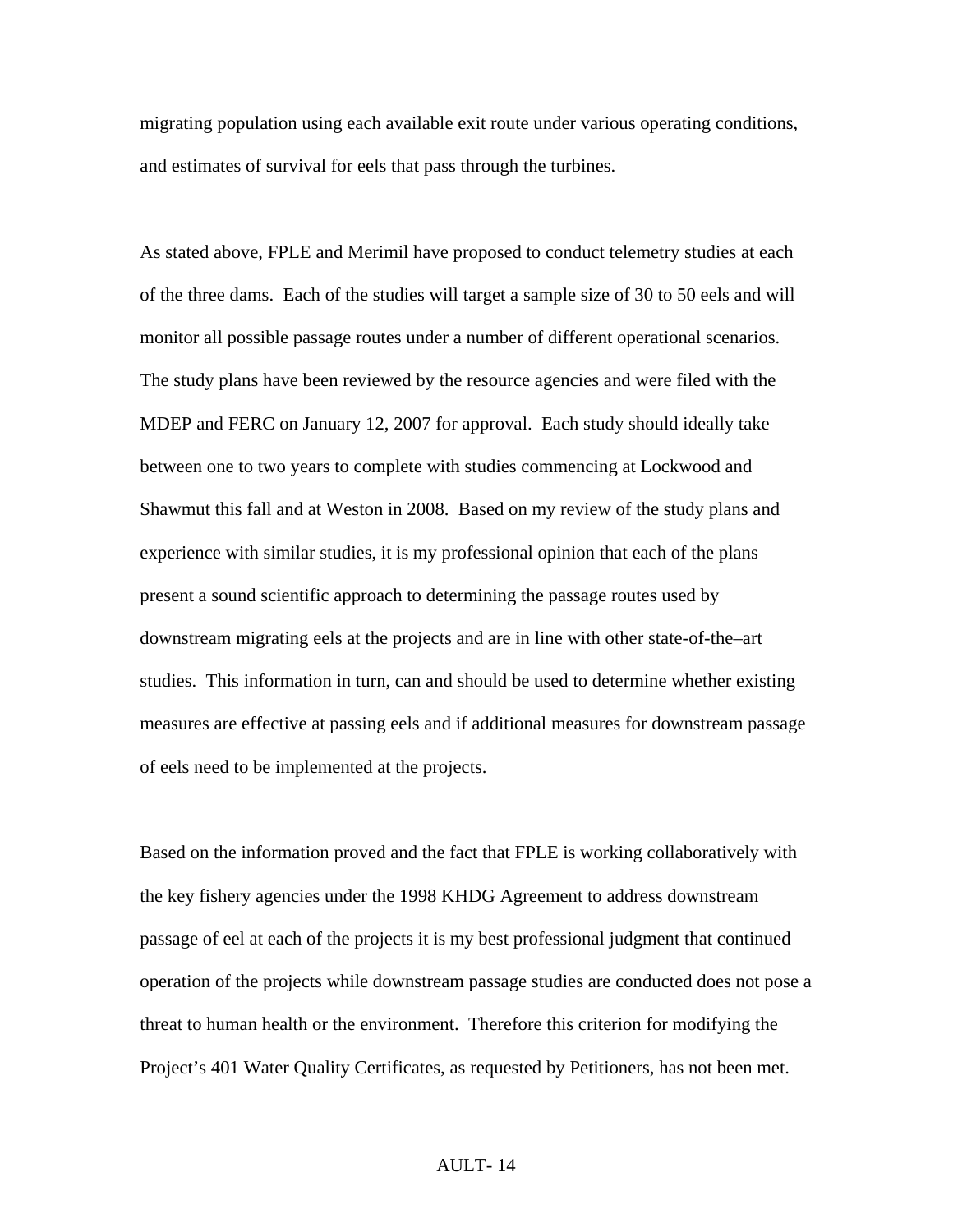# **HAVE THERE BEEN CHANGES IN ANY CONDITION OR CIRCUMSTANCE WHICH SHOULD REQUIRE MODIFICATION OF THE CERTIFICATIONS?**

The petitioner Watts has asserted that the status review of American eel by the United States Department of the Interior to determine if this species should be included on the federal threatened and endangered species list constitutes a circumstance that did not exist when the water quality certificates were issued and that warrants revocation or modification to the water quality certificates for the projects. While this review has been a topic of considerable debate among the scientific community, no official decision has been made as to whether listing American eel as a threatened or endangered species is warranted. Consequently, it is premature to consider this requested review as a rationale for seeking the actions requested by petitioners. $3$ 

While there appears to be general agreement that a decline in population abundance may be occurring, explanations for the apparent decline are unknown due to substantial variation and incompleteness in data (Haro et al. 2000(b)). Researchers have cited a number of potential factors that may be influencing the population including disease, exploitation from commercial fishing, exotic parasites, pollution, habitat reduction and fragmentation, impacts from dams and hydroelectric facilities, and changes in the oceanic environment. Similar declines in the population of European and Japanese eels have been observed, indicating that factors impacting eel populations may be working simultaneously in different parts of the world.

<span id="page-16-0"></span><sup>&</sup>lt;sup>3</sup> It is my understanding that the federal response to the petition for listing American eel under the Endangered Species Act should be completed by the end of January 2007.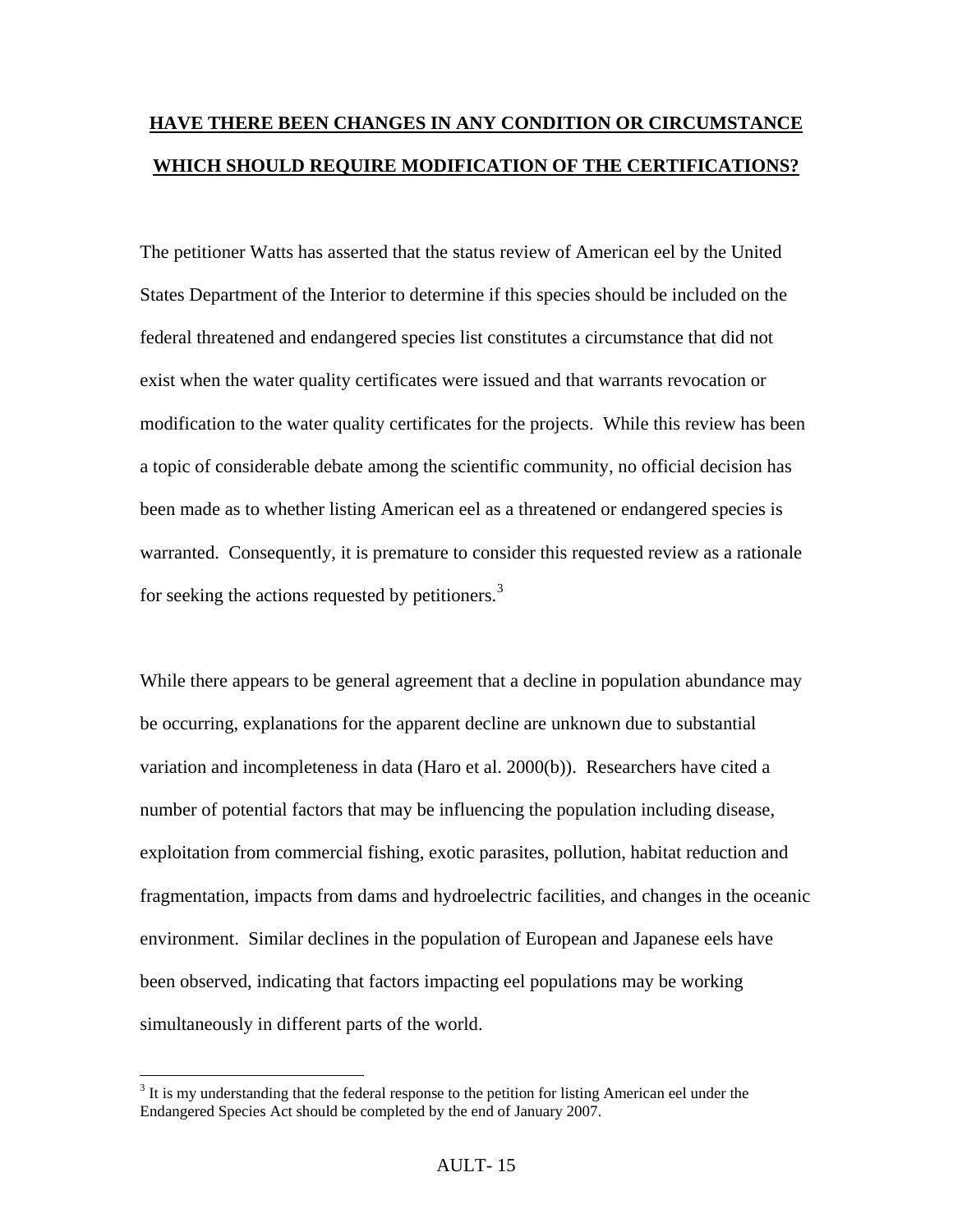Unfortunately, due to the unique life history characteristics of the eel (panmictic and semelparous (one-time spawning)), the contribution of any one potential factor to the apparent decline is not known. For example, the effect of watershed specific mortality on the American eel population as a whole is poorly understood because the actual contribution of individual watersheds from throughout the species range is not known. Some researchers (Lary and Busch 1997) have contended that larger more fecund females from northern latitudes of the species distribution would make greater contributions to the reproductive population than smaller less fecund fish from more southerly portions of their range. However, there is no data available to date on oceanic mortality and whether a larger eel from northern latitudes is more or less likely to migrate to the spawning grounds and reproduce successfully than a smaller eel from watersheds closer to the Sargasso Sea. A federal listing of the species would not change these circumstances, nor necessarily mean that impacts due to operation of the facilities were the most important factor contributing to the apparent decline.

While there have not been any changes in circumstances that require modification of the certificates, there in fact have been changes that benefit eel restoration efforts on the Kennebec River since the certificates were issued. Based on requirements of the 1998 KHDG Accord and in cooperation with Maine DMR, FPLE has been evaluating upstream eel passage at a number of facilities. This work includes the installation and operation of upstream eel passage at the FPLE Projects. In addition, downstream eel passage measures have been instituted at each of the projects. These measures will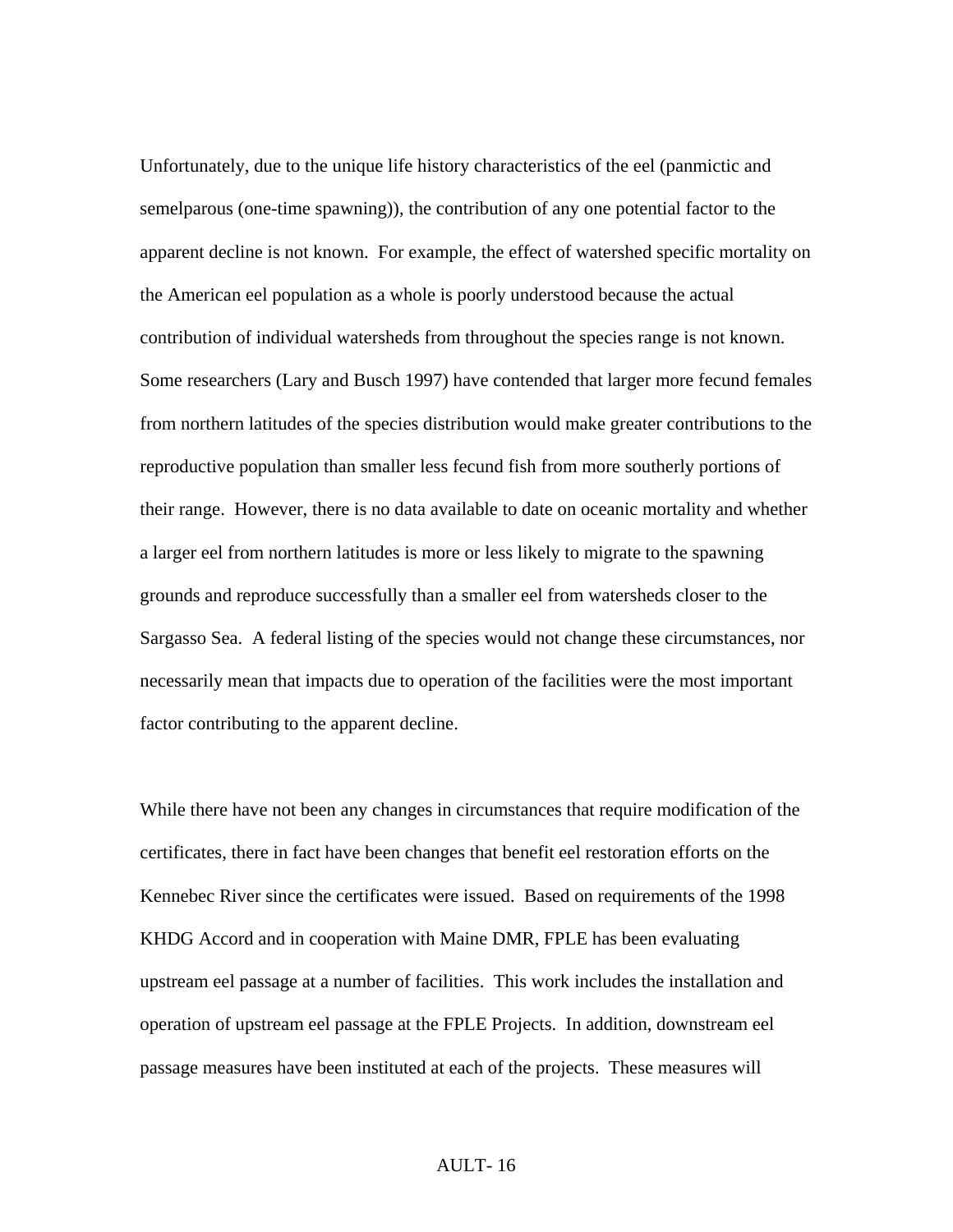benefit eel restoration efforts on the Kennebec by moving juvenile eels into upstream habitat and increasing overall escapement of adults after these fish have grown to adulthood. These collective measures, along with the significant funding of the removal of Edwards dam and fish restoration activities conducted by DMR, demonstrate FPLE's continued commitment to the resources of the Kennebec and implementation of the KHDG Accord.

In conclusion, based on the evidence cited above, it is my best professional judgment that there have not been any changes in conditions or circumstances that require modification of the terms of water quality certificates of the Lockwood, Shawmut or Weston projects regarding eel passage.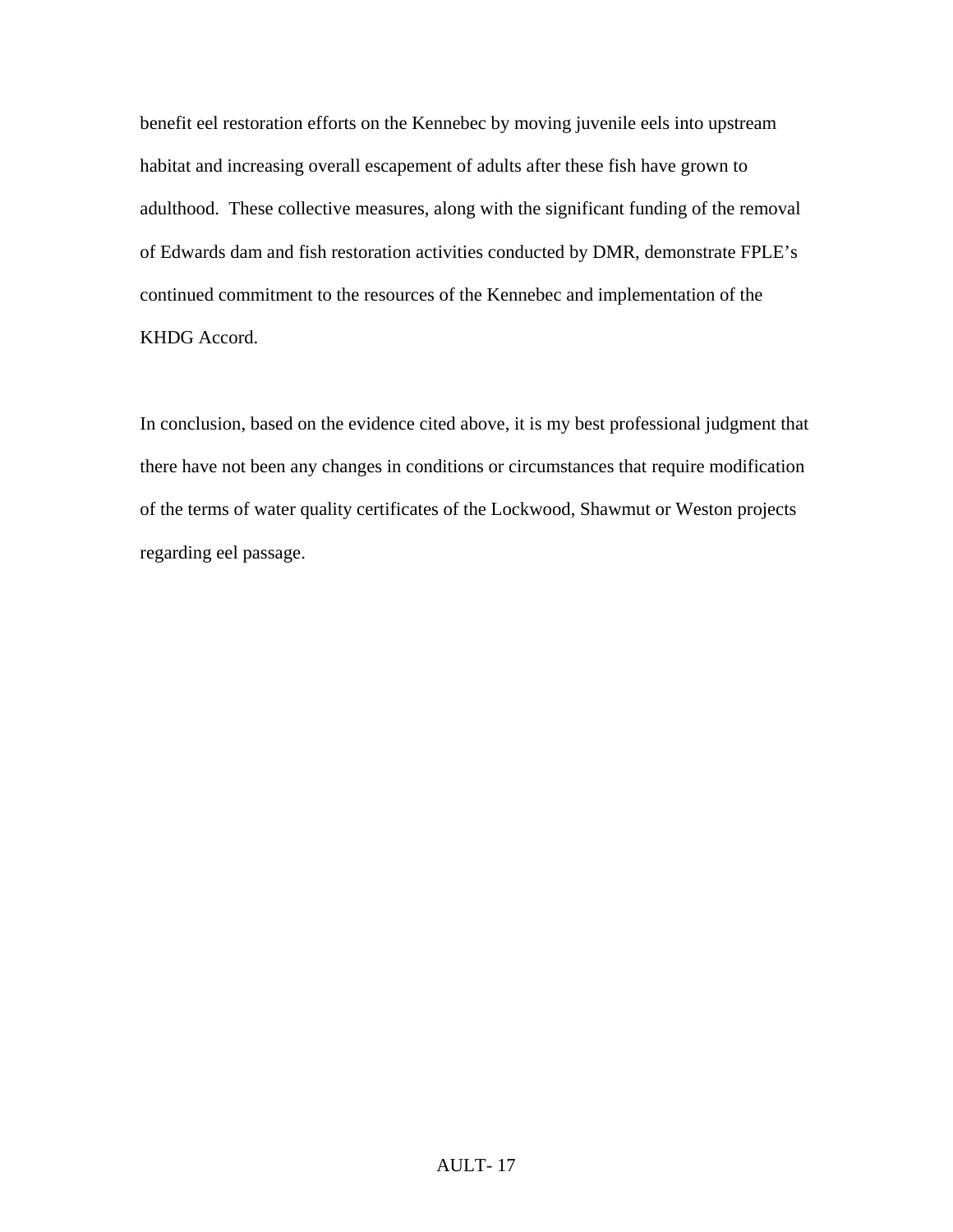### **LITERATURE CITED**

- Caron, F. and G. Verreault. 1997. Le Reseau Sentinelle de l'Anguille. The American Eel in Eastern Canada: stock status and management strategies. Proceedings of Eel Workshop, Québec City, Québec (January 13-14, 1997), pp. 144-160. Ed. R.H. Peterson. Can. Tech. Rep. Fish. Aquat. Sci., No. 2196.
- Durif, C., C. Gosset, J. Rives, F. Travade, and P. Elie. 2002. Behavioral study of downstream migrating eels by radio-telemetry at a small hydroelectric power plant. Biology and Management of Catadromous eels: papers from an international symposium (August 20 - 21, 2000, St. Louis, MO, USA). Ed. D.A. Dixon and W. Richkus. Bethesda, MD: American Fisheries Society.
- EPRI. 2001. Review and documentation of research and technologies on passage and protection of downstream migrating catadromous eels at hydroelectric facilities. Final Report, November 2001.
- Haro, A., T. Castro-Santos, and J. Boubée. 2000(a). Behavior and passage of silverphase eels, *Anguilla rostrata* (LeSueur), at a small hydroelectric facility. Dana 12:33-42.
- Haro, A., W. Richkus, L. Whalen, A. Hoar, W. Dieter-Busch, S. Lary, T. Brush and D. Dixon. 2000(b). Population decline for the American eel: implications for research and management. Fisheries 25 (9):7-16.
- Kleckner, R.C. and J.D. Mc Cleave. 1985. Spatial and temporal distribution of American eel larvae in relation to the North Atlantic ocean current systems. Dana 4:67-92.
- Lary, S.J. and W.D.N. Busch. 1997. American eel (Anguilla rostrata) in Lake Ontario and it's tributaries: distribution, abundance essential habitat restoration and restoration requirements. Administrative Report No. 97-01, U.S. Department of the Interior, Fish and Wildlife Service, Lower Great Lakes Fishery Resource Office, Amherst, NY. 27 pp.
- McCleave, J.D. 2001. Simulation of the impact of dams and fishing weirs on reproductive potential of silver-phase American eels in the Kennebec River Basin, Maine. North American Journal of Fisheries Management 21:592-605.
- Oliveria, K. 1999. Life history characteristics and strategies of the American eel, *Anguilla rostrata.* Canadian Journal of Fisheries and Aquatic Science 56:795- 802.
- Tesch, F. 1977. The Eel (English translation of German language original, Der Aal, published in 1973). London: Chapman and Hall.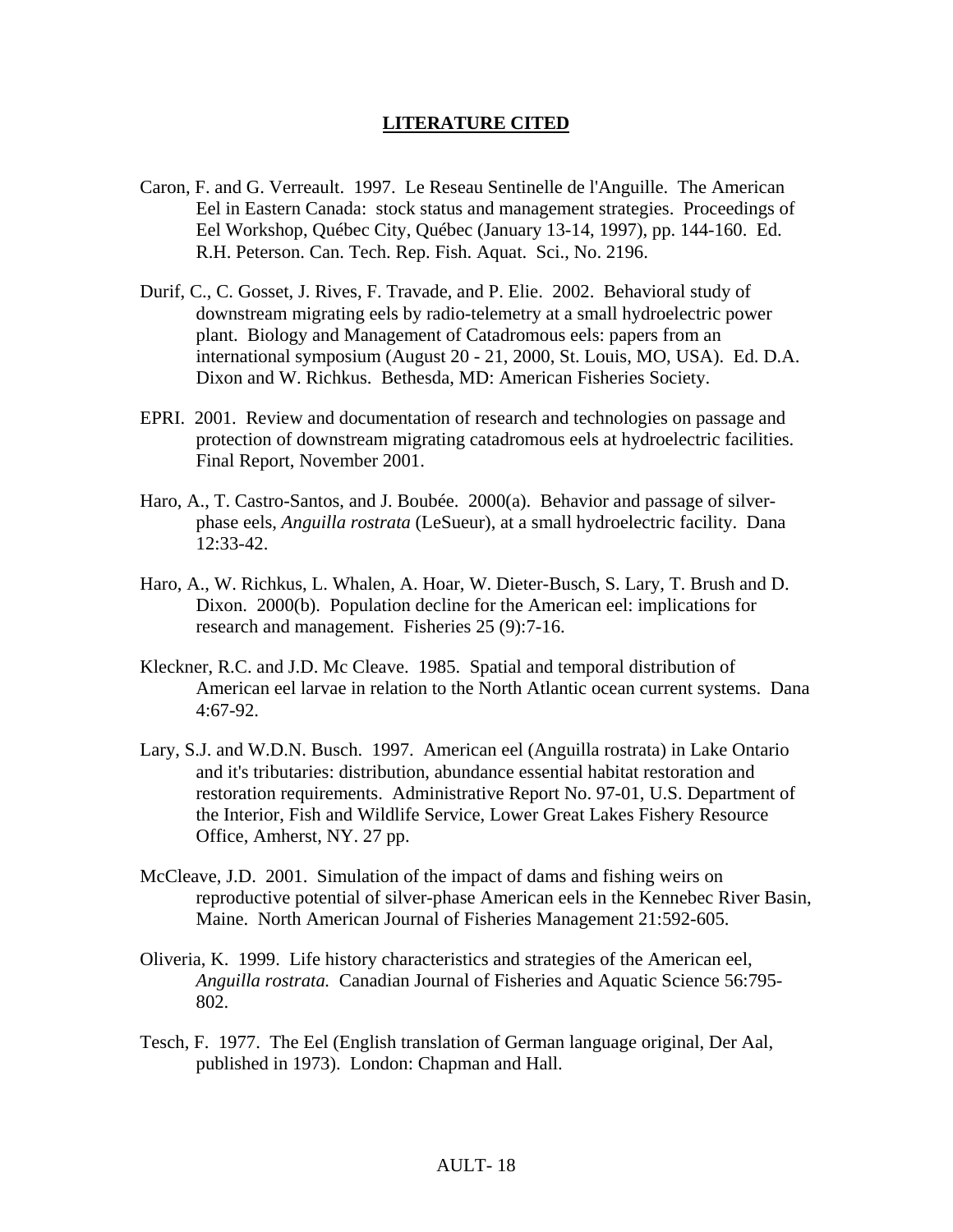Winter, H.V., Jansen, H.M., and Bruijs, M.C.M. 2006. Assessing the impact of hydropower and fisheries on downstream migrating silver eel, Anguilla anguilla, by telemetry in the River Meuse. Ecology of Freshwater Fish 2006: 15: 221-228.